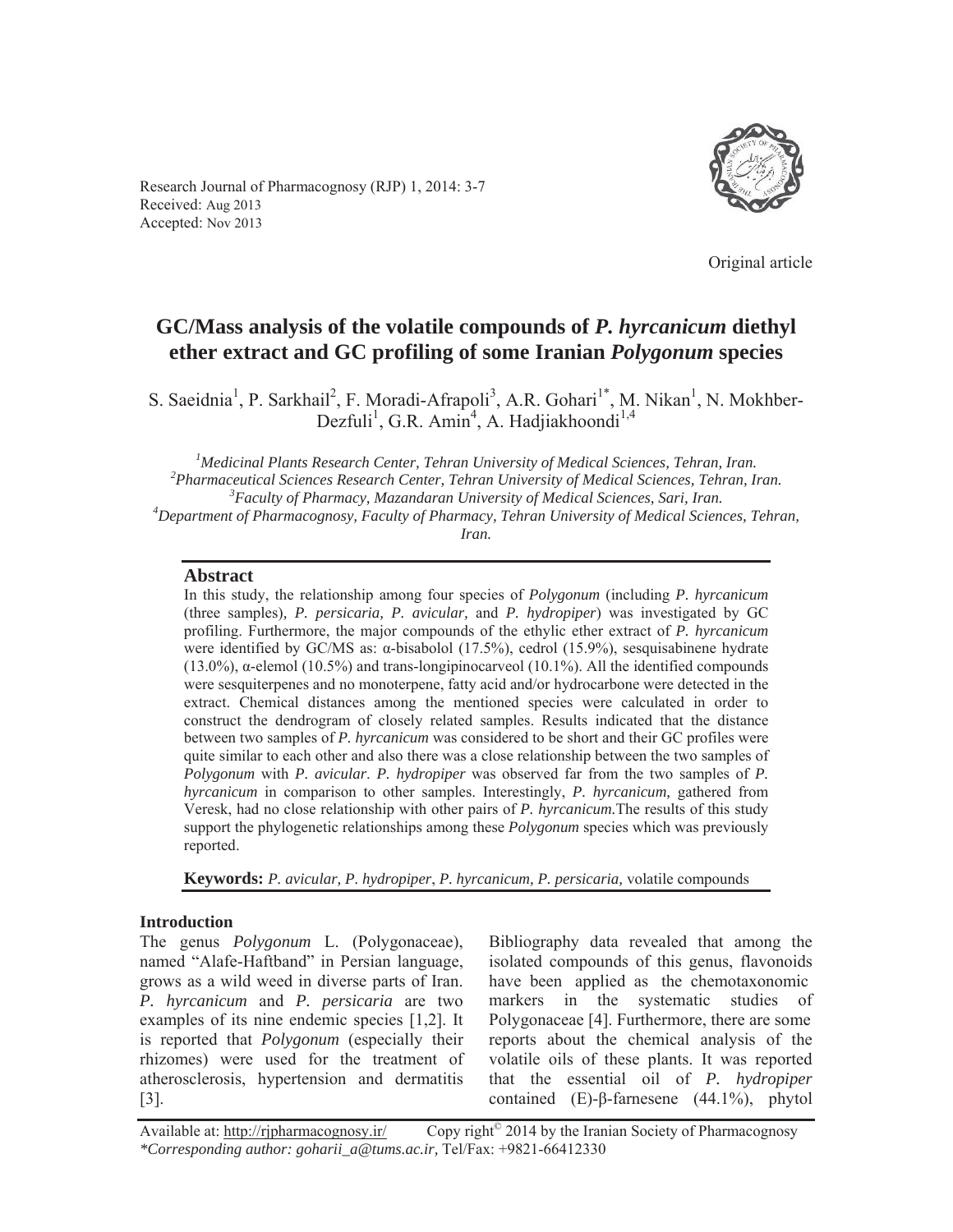$(10.8\%)$ , (E)-caryophyllene  $(9.3\%)$  and (E)nerolidol (6.9%), [5]. In another study, the major compounds of the volatile oil of *P. hydropiper* were identified as dodecanal (3– 40%), (E)-2-hexenal (20–35%), decanal (4– 22%), (Z)-3-hexen-1-ol (4–31%), hexanal (1.7–5.1%) and  $\beta$  -caryophyllene (1.7–2.3%) [6].

Literature review showed that chemotaxonomic (using volatile constituents as chemical markers) investigation of the *Polygonum* species have not been reported until now. Recently, we have reported the phylogenetic comparison and genetic diversity of some wild species of this genus [7]. In the present study, we have focused on comparing some species (growing in Iran) *via* GC profiling and UPGMA analysis of the diethyl ether extracts together with the GC/Mass analysis of the volatile ether extract of *P. hyrcanicum* which has not been published elsewhere.

# **Experimental**

### *Plant material*

Plant samples of four *Polygonum* species including *P. hyrcanicum* Rech. f. (three samples)*, P. persicaria* Boiss & Bushe*, P. avicular* L.*,* and *P. hydropiper* L. subsp. *hydropiper* were collected during the flowering period from diverse growing areas in North of Iran (July 2010). The plant materials were dried in shade. The voucher specimens (*P. hyrcanicum,* 6729-TEH; *P. persicaria,* 6733-TEH; *P. avicular,* 6731-TEH, and *P. hydropiper* L. subsp. *hydropiper,* 6735- TEH) have been deposited at the Herbarium of the Faculty of Pharmacy, Tehran University of Medical Sciences, Tehran, Iran.

# *Detection of the main volatile components*

Leaves of the plants (30 g) were dried, cut into small pieces and extracted by ethylic ether (10 mL) at 4 ºC for 24 h. A silica gel cartridge was used for removing the chlorophyll [8]. The extracts were concentrated using nitrogen gas to the approximate volume of 0.3 mL. Each concentrated extract was injected to the Gas Chromatograph.

GC was carried out using a Dani Master GC (Fast Gas Chromatograph) with OV1 (SE54CB, 25 m×0.25 mm i.d., 0.25 μm film

thickness); carrier gas,  $N_2$ ; split ratio, 1:20, and flame ionization detector (FID). Temperature programming was performed from 75 ºC (4 min) to 250  $\rm{^{\circ}C}$  (14 min) at 15  $\rm{^{\circ}C/min}$ , injector temperature  $250 \degree C$  and detector temperature  $260 °C$ .

GC/Mass was performed on a cross-linked 5% methyl phenyl siloxane (HP-5, 30 m×0.25 mm i.d., 0.25 μm film thickness), carrier gas, He; split ratio, 1:15; quadruple mass spectrometer (Hewlett-Packard 5973) operating at 70 eV ionization energy. The retention indices for all the components were calculated by using retention times of n-alkanes (C8-C25) that were injected at the same temperature and conditions, after the essential oil. The components were identified by comparing the retention indices (RI, DB-5 or DB-1) with those reported in the literatures [9, 10] and also by comparing their mass spectra with the published mass spectra [11] or Wiley library. The percentage of each component was calculated on the basis of the peak area.

# **Results and Discussion**

Pair-wise comparison of GC profiles revealed a similar matrix. Simple matching coefficients  $(S<sub>sm</sub>)$  and chemical distances (d), derived from GC profiles, are shown in table 1. The distance between the two samples of *P. hyrcanicum* originated from Sari and Goharbaran regions, was considered to be short (0.790) and their GC fingerprint patterns were quite similar to each other; also there was a close relationship between these two samples of *Polygonum* with *P. avicular* (0.826). The cladogram and rectangular phylogram, constructed on the basis of chemical distances derived from GC analyzing, are shown in figure 1. The GC chromatograms for the diethyl ether extracts of four *Polygonumn* species are shown as a sample in figure 2. Clustering analysis was carried out on the basis of UPGMA (unweighted pair-group method arithmetic average) [12,13]. The cladograms were designed by the software Dendroscope which is freely available from www.dendroscope.org [14].

As it is shown in the dendrogram, *P. avicular*  represented the closest relationship with two samples of *P. hyrcanicum*. Not only *P. hydropiper* was far from the two samples of *P.*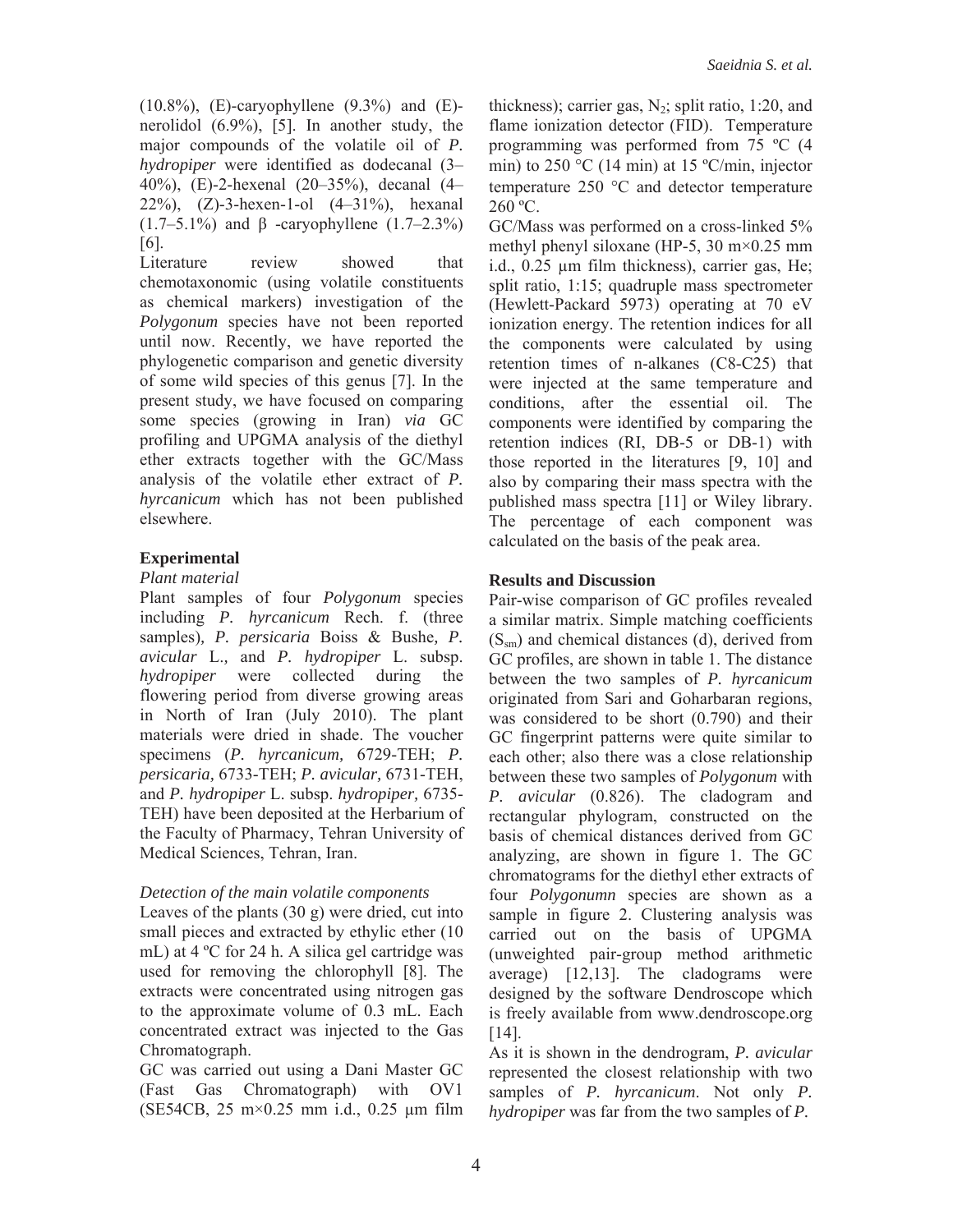

**Figure 1**. Cladogram and rectangular phylogram of the *Polygonum* samples obtained from GC profiling and on the basis of UPGMA



*hyrcanicym* was gathered from Sari).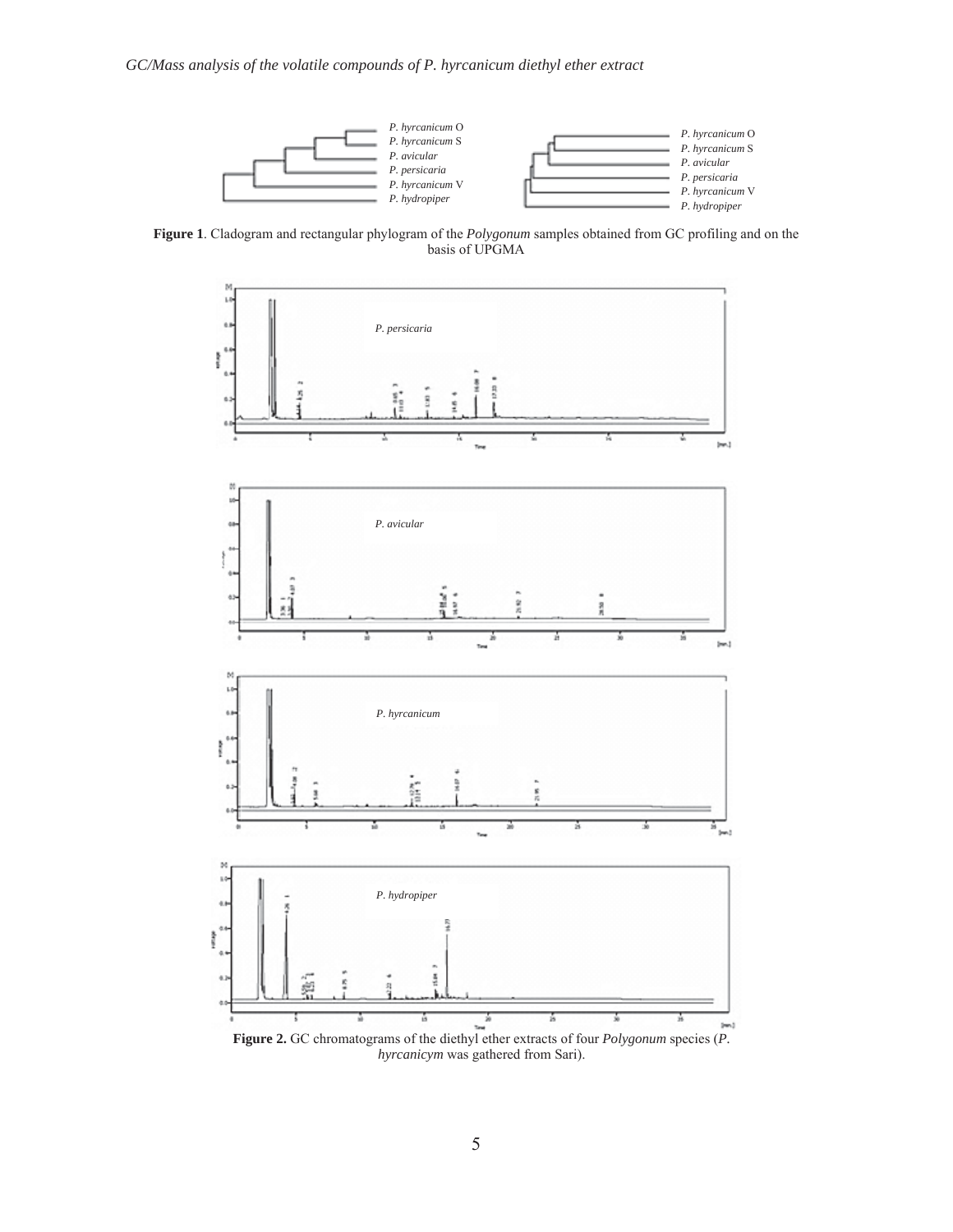*hyrcanicum,* but it also showed different patterns of GC fingerprint compared to the other samples.

It was also interesting that *P. hyrcanicum,*  gathered from Veresk, had no close relationship to the other pairs of P. hyrcanicum (from Sari and Goharbaran).

A survey on the main morphological characters of the Polygonum species [15] indicated that *P. hydropiper* was morphologically different from *P. hyrcanicum*, specially, in case of the leaves shape and color and size of the flowers. Moreover, oval lance shaped leaves of *P. avicular* and *P. hyrcanicum* showed similarities to each other which were in agreement with the results of GC profiling and genetic diversity [6]. There is no report about the phytochemical investigation of two endemic species of Iran, *P. hyrcanicum* and *P. persicaria.* One of the interesting points obtained from this study is that *P. hyrcanicum* (gathered from Veresk village near the top of Gadook Mountain) showed different GC profile and RAPD/ISSR pattern from other samples even *P. hyrcanicum* (Goharbaran and Sari near the Caspian Sea).

**Table 1.** Simple matching coefficient (Ssm, above the diagonal) and distances (d, below the diagonal) between pairs of *Polygonum* samples resulted from GC profiling

|   |       | 0.067 | 0.100 | 0.200 | 0.100 | 0     |
|---|-------|-------|-------|-------|-------|-------|
| 2 | 0.966 |       | 0.133 | 0.067 | 0.154 | 0.059 |
| 3 | 0.949 | 0.930 |       | 0.300 | 0.333 | 0.071 |
| 4 | 0.894 | 0.967 | 0.837 |       | 0.375 | 0.077 |
| 5 | 0.949 | 0.920 | 0.816 | 0.790 |       | 0.083 |
| 6 |       | 0.970 | 0.964 | 0.960 | 0.961 |       |

The samples used in this analysis were: *P. hyrcanicum* (three samples including Goharbaran (4), Sari (5) and Veresk (2))*, P. persicaria* (1)*, P. avicular* (3)*,* and *P. hydropiper* (6).

Table 2. Chemical composition of the ethylic ether extract of *P. hyrcanicum* gathered from Veresk

| NO    | <b>Name</b>                                      | <b>Retention</b><br><b>Indices</b> | Percentage<br>(%) |
|-------|--------------------------------------------------|------------------------------------|-------------------|
|       | Ar-curcumen                                      | 1479                               | 2.4               |
| 2     | $\alpha$ -zingiberene                            | 1493                               | 2.5               |
| 3     | $trans\text{-}trans\text{-}\alpha\text{-}frames$ | 1505                               | 1.3               |
| 4     | $\beta$ -sesquiphellanderene                     | 1521                               | 3.8               |
| 5     | $\alpha$ -elemol                                 | 1548                               | 10.6              |
| 6     | <i>trans</i> -nerolidol                          | 1561                               | 2.7               |
| 7     | sesquisabinene hydrate                           | 1577                               | 13.0              |
| 8     | cedrol                                           | 1600                               | 15.9              |
| 9     | <i>trans</i> -longipinocarveol                   | 1634                               | 10.1              |
| 10    | β-eudesmol                                       | 1644                               | 9.6               |
| 11    | $\alpha$ -bisabolol                              | 1685                               | 17.5              |
| Total |                                                  |                                    | 89.4              |

For this reason the ethylic ether extract of this sample was selected for GC/Mass analysis. The results of GC/Mass analysis has been summarized in table 2. As it is shown, the major compounds of the ethylic ether extract of *P. hyrcanicum* were  $\alpha$ -bisabolol (17.5%), cedrol (15.9%), sesquisabinene hydrate  $(13.0\%)$ ,  $\alpha$ -elemol (10.6%) and *trans*-longipinocarveol (10.1%). All the identified compounds were sesquiterpenes  $(C_{15})$  and no monoterpene, fatty acid and /or hydrocarbon were detected in the extract which made this sample different from other samples of *P. hyrcanicum.* On the basis of our unpublished data, the volatile oils of *P. hyrcanicum* and *P. persicaria* extracted by hydro-distillation have completely different main compounds and are commonly enriched of fatty acids.

#### **Acknowledgements**

This research has been supported by Tehran University of Medical Sciences and Health Services for plant gathering and identification.

#### **References**

- [1] Mozaffarian V. *A Dictionary of Iranian Plant Names.* Tehran: Farhange Moaser, 2008.
- [2] Rechinger KH. *Flora Iranica, Polygonaceae*. Graz: Akademische Druck-und Verlagsanstalt, 1986.
- [3] Yi T, Leung KS, Lu GH, Zhang H, Chan K. Identification and determination of the major constituents in traditional Chinese medicinal plant *Polygonum multiflorum* Thunb by HPLC coupled with PAD and ESI/MS. *Phytochem Analysis*. 2007; 18: 181-187.
- [4] Datta B, Datta S, Rashid M, Nash R, Sarker S. A sesquiterpene acid and flavonoids from *Polygonum viscosum*. *Phytochemistry*. 2000; 54: 201-205.
- [5] Miyazawa M, Tamura N. Components of the essential oil from sprouts of *Polygonum hydropiper* L. *('Benitade'). Flavour Fragr J.* 2007; 22: 188-190.
- [6] Jiang J. Volatile composition of the laksa plant (*Polygonum hydropiper* L.), a potential source of green note aroma compounds. *Flavour Fragr J.* 2005; 20: 455-459.
- **[7]** Saeidnia S, Faraji H, Sarkheil P, Moradi-Afrapoli F, Amin G. Genetic diversity and relationships detected by intersimple sequence repeat (ISSR) and randomly amplified polymorphic DNA (RAPD) analysis among